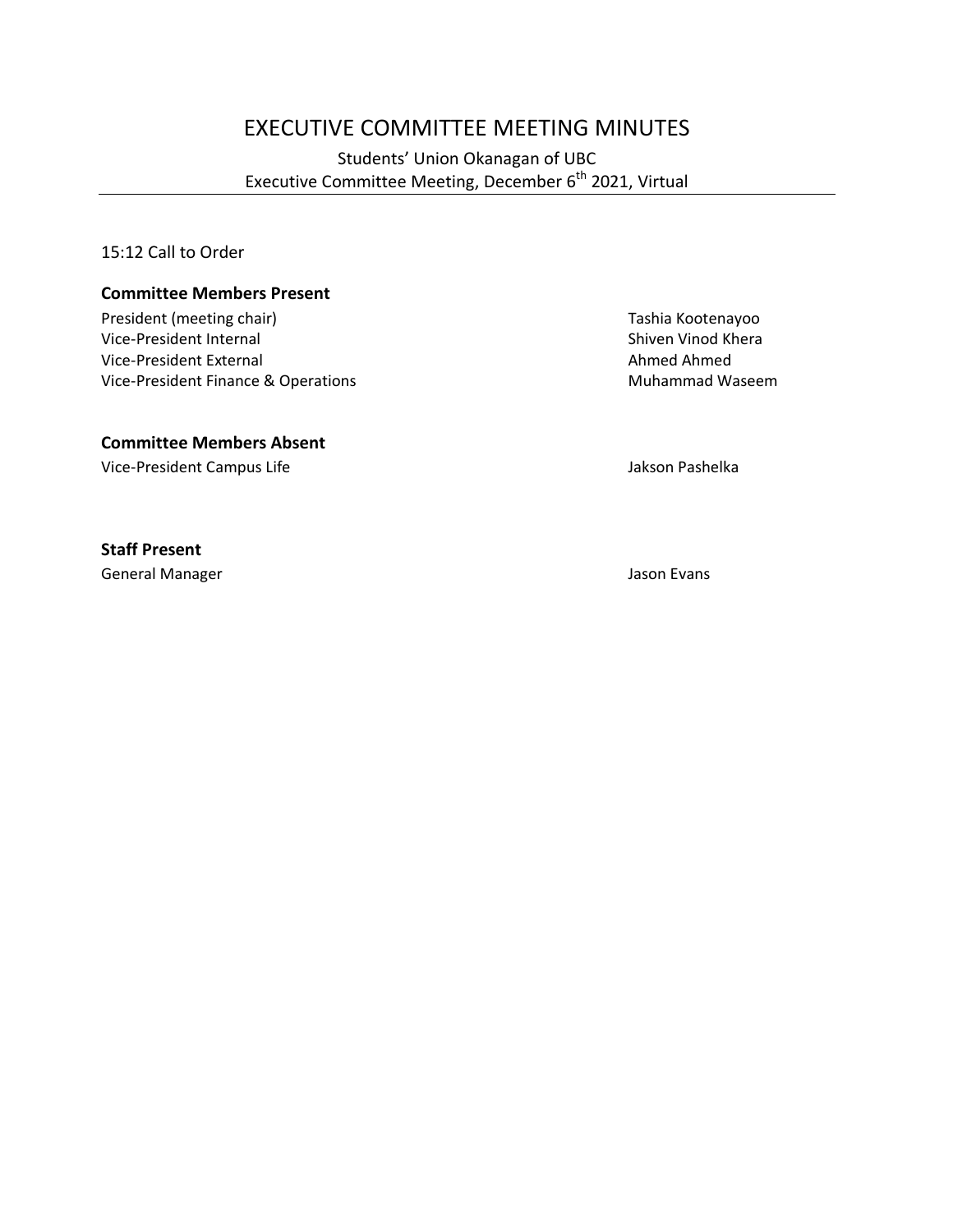## **1.** ACKNOWLEDGEMENT OF TERRITORY

*We would like to acknowledge that we are on the traditional, ancestral territory of the Okanagan Nation. We would like to recognize that learning happened in this place long before this institution was established. It's important that we understand that we are very privileged to be living, working, and learning in these territories that are not our own.*

## **2.** ADOPTION OF AGENDA

21/12/06.01 Ahmed/Khera Be it resolved that the agenda be adopted. Carried

- **3.** PRESENTATIONS
- **4.** OLD BUSINESS
- **5.** NEW BUSINESS

## **5.1 Board of Directors Honorarium**

# 21/12/06.02

Ahmed/Khera

#### Be it Resolved that the Board pay be distributed as below for November:

| <b>NAME</b>         | PERCENTAGE |
|---------------------|------------|
| Cade Desjarlais.    | 100%       |
| Sam Diab            | 100%       |
| Kirthana Ganesh     | 100%       |
| <b>Grace Halpin</b> | 100%       |
| Josie Leung         | 100%       |
| Laavanya Prakash    | 100%       |
| Kai Rogers          | 100%       |
| Jaanvi Shah         | 100%       |
| Megan Johnston      | 100%       |
| Priscilla Uribe     | 100%       |
| Leoul Woldemariam   | 100%       |
|                     |            |
|                     |            |

Carried.

**5.2 In-Camera**